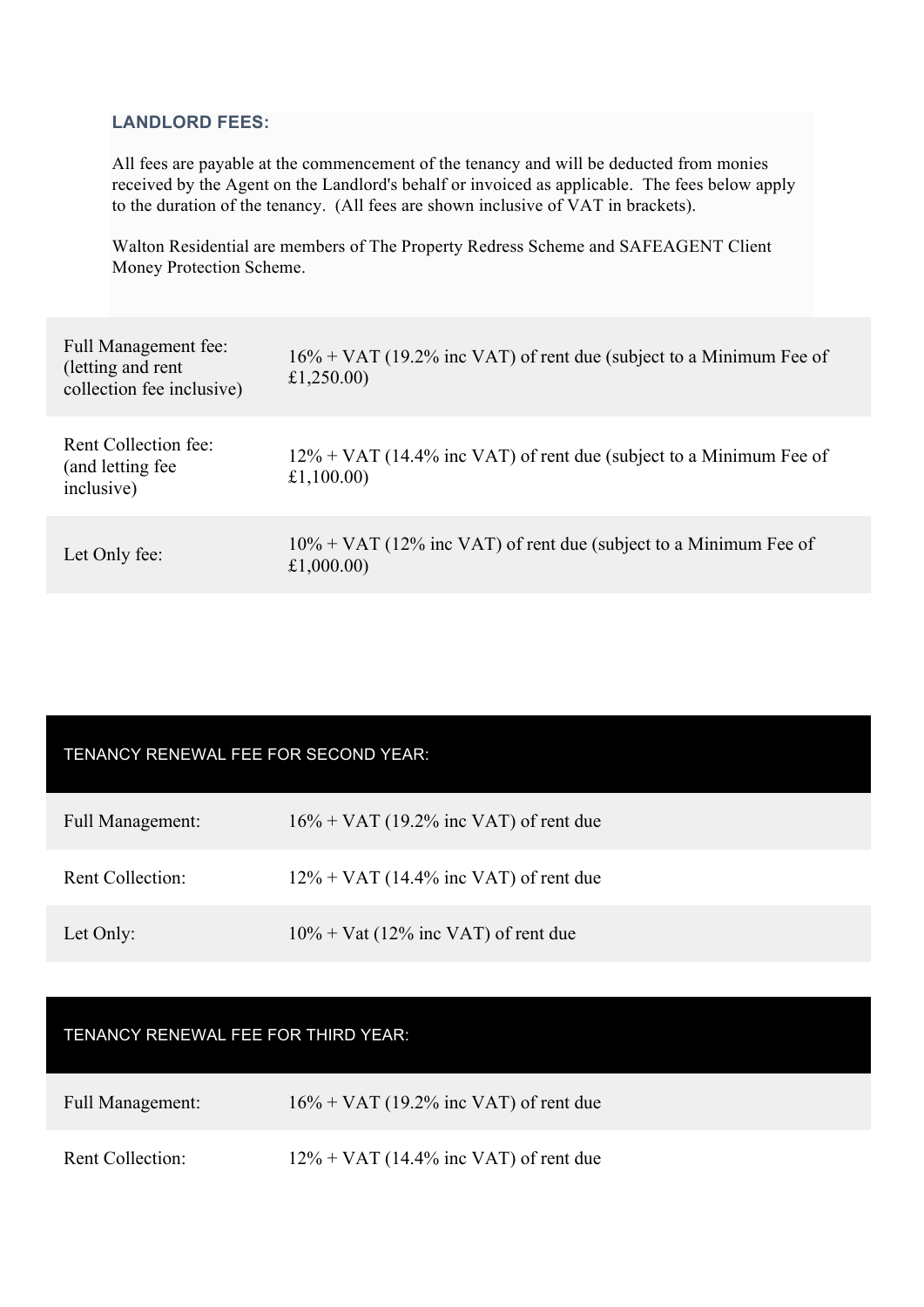## **ADDITIONAL CHARGES:**

| Tenancy Agreement fee:                                     | £250 + VAT $(£300$ inc VAT)                                  |
|------------------------------------------------------------|--------------------------------------------------------------|
| Renewal Agreement fee:                                     | £120 + VAT $(£144$ inc VAT)                                  |
| Check In & Check Out<br>fee:                               | £220+ VAT $(£264$ inc VAT)                                   |
| Tenant Referencing fee:                                    | £35 + VAT (£42 inc VAT) per tenant                           |
| Deposit Registration fee:                                  | £0                                                           |
| Deposit Reconciliation<br>fee (Non-managed):               | £200 + VAT (£240 inc VAT)                                    |
| <b>Rent Guarantee</b><br>Insurance:                        | £300 + VAT (£360 inc VAT) per annum                          |
| Maintenance Repair<br>Limit:                               | £300 (where rent is paid monthly in advance)                 |
| Obtaining estimates $\&$<br>supervision of major<br>works: | $10\%$ + VAT (12% inc VAT) cost of any works exceeding £500. |
| Redirection of mail<br>overseas:                           | Cost of postage                                              |
| International bank<br>transfer per transaction:            | £15 + VAT (£18 inc VAT)                                      |
| Licence applications:                                      | £200 + VAT (£240 inc VAT)                                    |
| Accompany third parties                                    | £50 + VAT (£60 inc VAT) per hour                             |